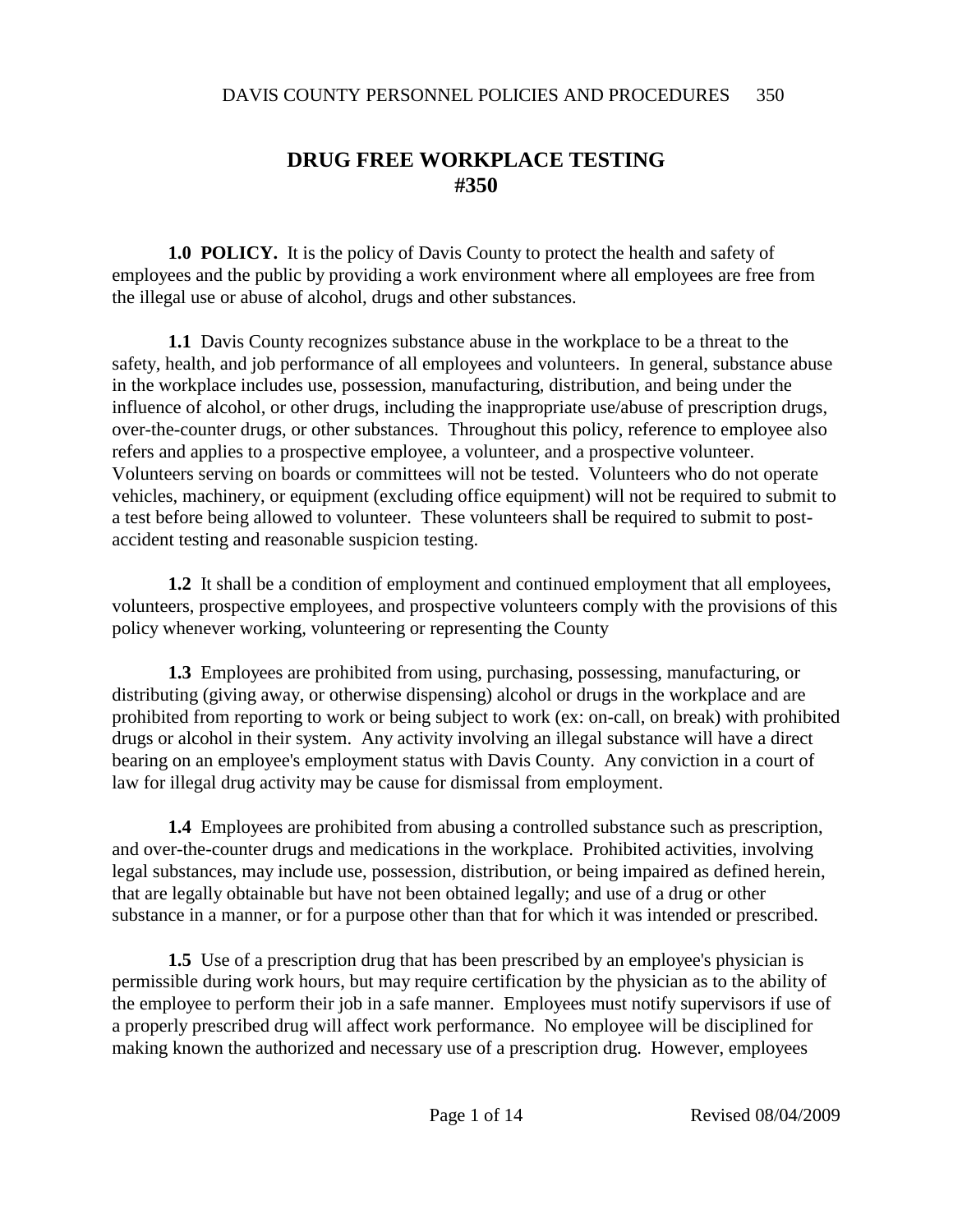must still perform at acceptable standards and shall not be allowed to work if they are impaired by a prescription drug. Abuse of a prescription drug and unauthorized use without a prescription from a licensed physician are prohibited.

**1.6** This policy is intended to conform to the requirements set forth in the Local Governmental Entity Drug-Free Workplace Policies Act, Utah Code Annotated, title 34, Chapter 41, and all other relevant State and Federal statutes including the Americans with Disabilities Act. The provisions of any applicable law, statute, regulation, or ordinance (ex: The Omnibus Transportation and Employee Testing Act of 1991 and the Federal Highway Administration and Department of transportation rules of February 1994) shall prevail in the event of any conflict with the provisions of this policy. When federal requirements are stricter than the requirements of this policy, positions requiring a CDL are subject to federal requirements.

**2.0 DEFINITIONS.** (See also Policy #100, Definitions)

"Abuse/Misuse" means reporting to work under the influence of or having alcohol or any other drugs present in the body; or the inappropriate use of alcohol, prescription drugs or other substances.

"Alcohol" means ethyl alcohol or ethanol.

"CDL" means Commercial Driver License.

"Controlled Substances" means substances whose sale is controlled by federal or state law including all prescription medications and alcohol.

"Drug" means any substance recognized as a drug in the United States Pharmacopeia, The National Formulary, the Homeopathic Pharmacopeia, or other drug compendia, including Title 58, Chapter 37, Utah Controlled Substances Act, or supplement to any of those compendia.

"Drug Testing" means the scientific analysis for the presence of alcohol, drugs or their metabolites in the human body in accordance with the definitions in this policy or definitions or terms as defined in Title 34, Chapter 41, Utah Code Annotated.

"Employee" means any person in the service of Davis County receiving compensation excluding Elected Officials.

"Illegal Substance" means marijuana, cocaine, heroin, natural and synthetic hallucinogens and other substances whose possession, use or consumption is prohibited by federal or state law as well as "designer drugs" manufactured and used to exploit the psychoactive or other pharmacological properties of recognized drugs of abuse.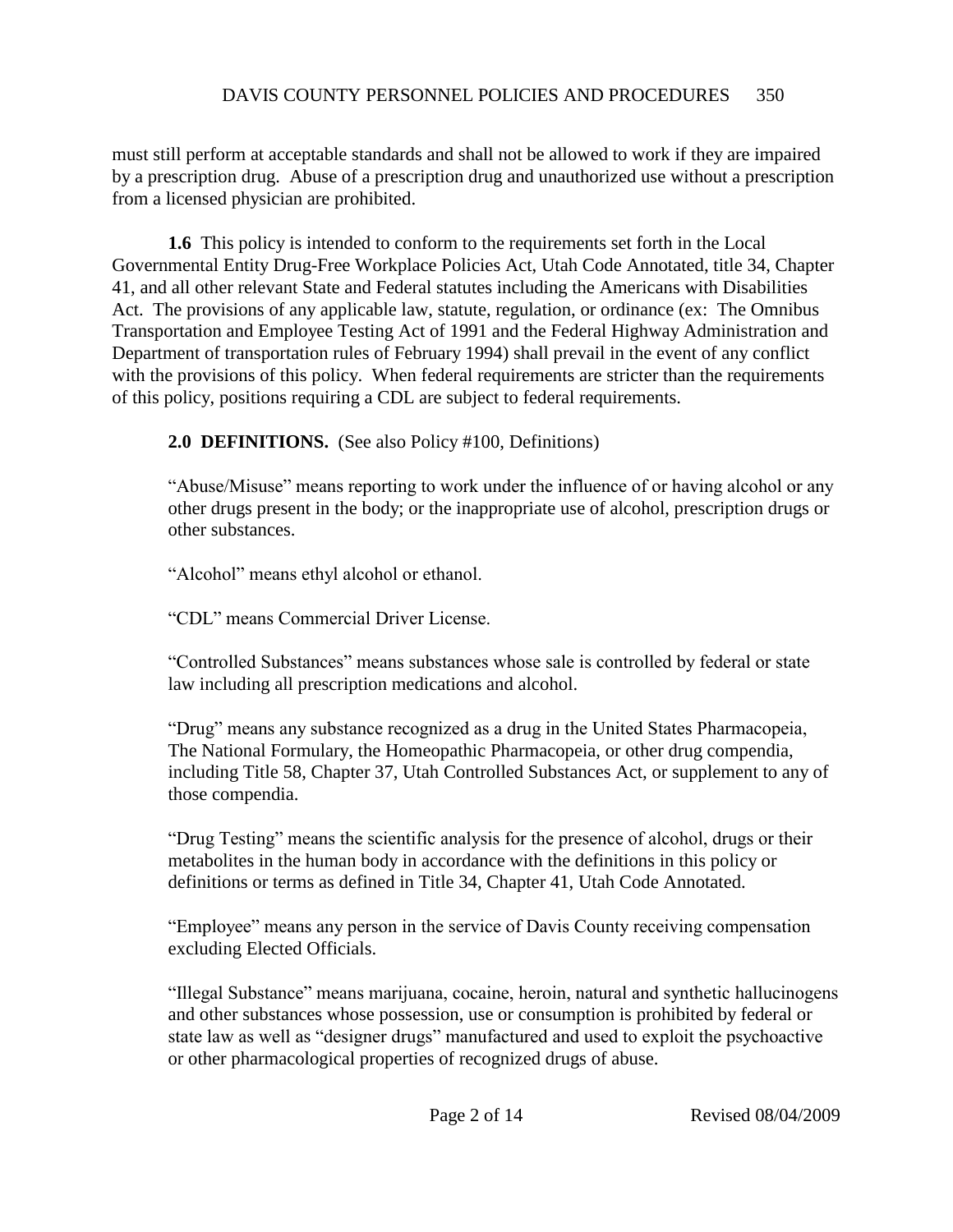"Impaired or Impairment" means a presence of alcohol or drugs or other substances in the body in levels defined in 13.1.

"Medical Review Officer" (MRO) means a licensed physician with knowledge of alcohol and controlled substances related disorders who is certified to act as an MRO.

"Periodic Testing" means pre-selected and pre-announced drug testing of employees or volunteers conducted on a regular schedule.

"Positive test" means the results of any procedure which indicates an employee has a discernable level of alcohol, illegal drugs, or improper level of legal drugs or other substances in his/her body.

"Prospective employee" means any person who has submitted a written or oral application to become an employee of Davis County.

"Random testing" means the unannounced drug testing of an employee or volunteer who has been selected for testing by using a method uninfluenced by any personal characteristic other than job category.

"Reasonable suspicion" means an articulated belief based on pertinent facts that an employee is: under the influence of alcohol, drugs or other substances; or in violation of the Drug-Free Workplace Policy. Circumstances which constitute a basis for determining reasonable suspicion may include, but are not limited to:

A pattern of abnormal, unusual, or erratic behavior; information provided by a credible source; a reportable work-related accident; observation of alcohol, drug or substance use; possession of alcohol or drugs while on County premises or while engaged in County business; physical symptoms such as glassy or bloodshot eyes, alcohol odor on breath, slurred speech, poor coordination or reflexes; possession of, or the discovery of alcohol or drugs or items related to alcohol and drugs in a vehicle or immediate work area.

"Rehabilitation testing" means unannounced but pre-selected drug testing conducted as part of a program of counseling, education or treatment of an employee or volunteer in conjunction with this policy.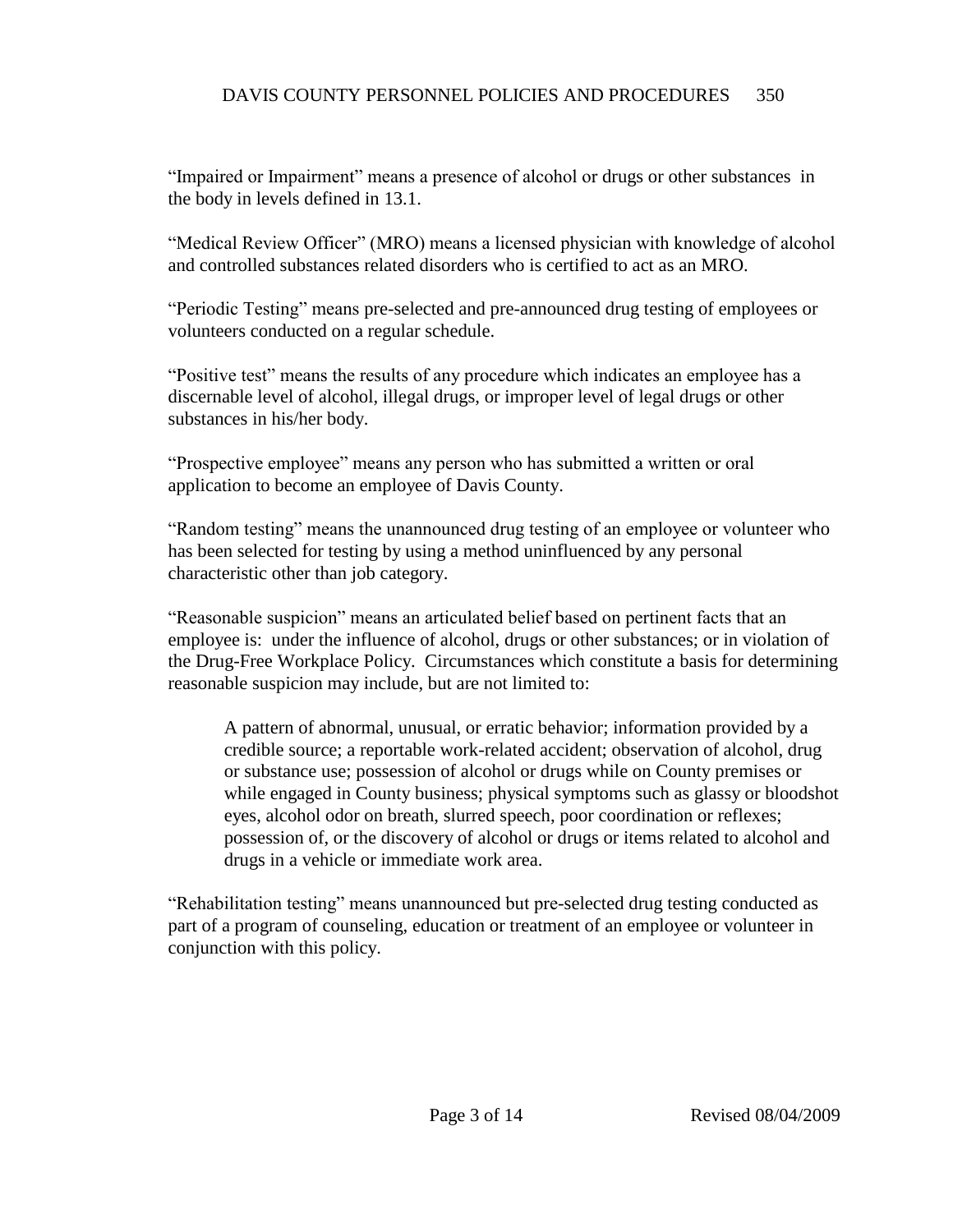"Safety sensitive position" means those positions with duties which have a direct bearing upon the safety of the public, employees, or where there is access to controlled substances. Examples of duties performed by safety sensitive positions are:

-- Direct health treatment services

-- Services to at-risk individuals (inmates, youth, children, youth, elderly, disabled or similarly situated individuals

- -- Dispatch
- -- Law enforcement
- -- Corrections
- -- Animal Control
- -- Support for dispatch, law enforcement, and corrections
- -- Electrical installation and repair work

-- Heavy or dangerous equipment in maintenance, construction, engineering, grounds, golf courses, fairpark, flood control and roads

- -- Maintenance and custodial for dispatch, law enforcement, and corrections
- -- Maintenance and repair of equipment and vehicles
- -- Operation of a motor vehicle to transport passengers
- -- Operation of equipment or vehicle requiring a CDL
- -- Operation of watercraft

"Sample" means urine, blood, breath, saliva, or hair.

"Substance Abuse Professional" means a licensed physician, or a licensed or certified psychologist, social worker, employee assistance professional, or addiction counselor with knowledge of and clinical experience in the diagnosis and treatment of alcohol and Controlled Substance related disorders.

"Test" means any procedure used to identify if alcohol or drugs exist in the body. Urine, blood, breath, saliva, hair and other materials may be tested to detect alcohol or drugs. These tests may commonly be referred to as screening tests, confirming tests, alcohol or drug tests, urine tests, chemical tests, or medical examination.

"Under The Influence" means the same as impairment.

"Volunteer" means any person who donates services as authorized by the County without pay or other compensation except incidental payments for expenses.

**3.0 ALCOHOL:** The consumption of an alcoholic beverage by an employee on duty will result in immediate termination. The possession of an open alcoholic beverage container by an employee on duty shall be cause for disciplinary action which may include termination. An exception to disciplinary action for the possession of an open alcoholic beverage while on duty is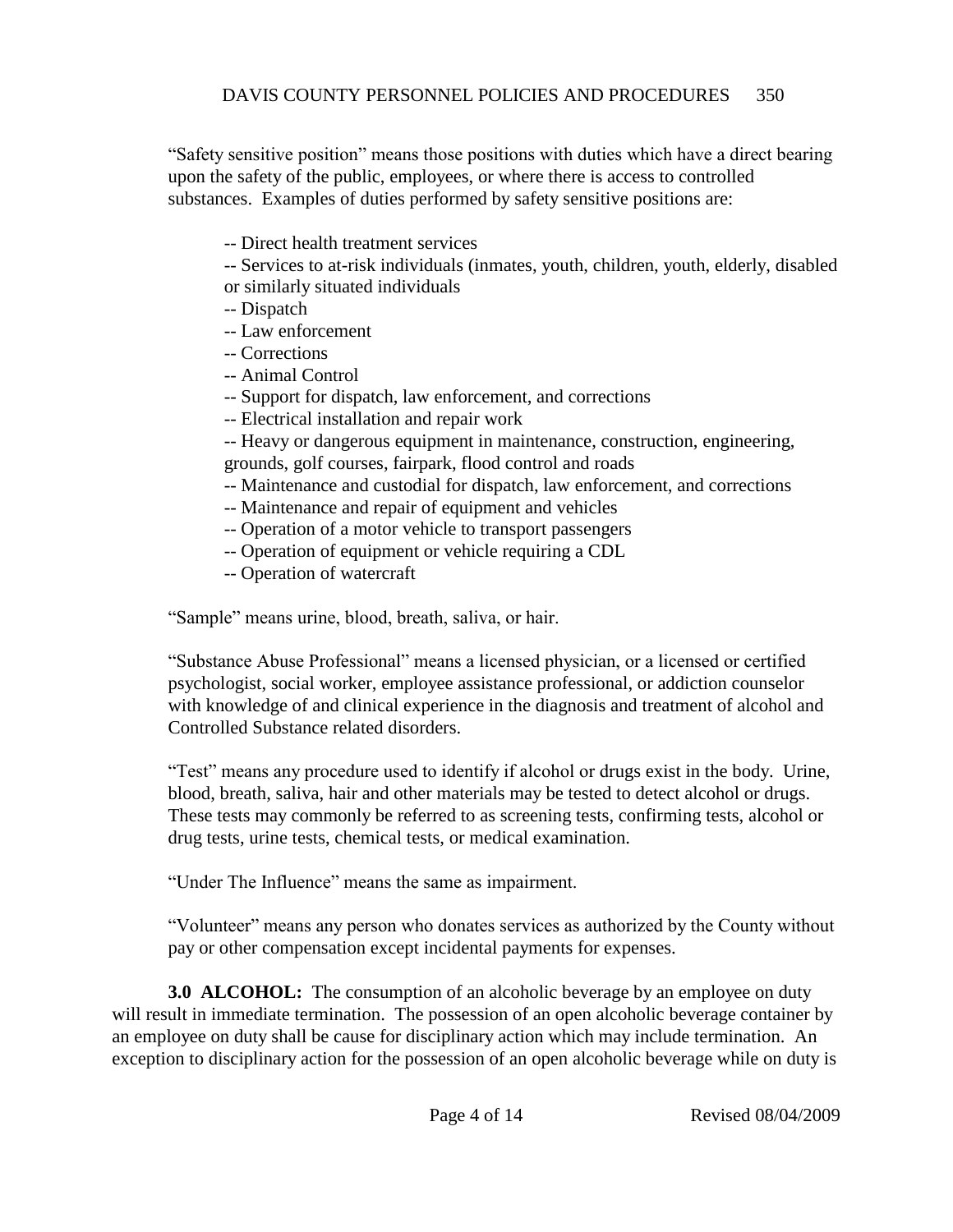when the handling of an open alcoholic beverage is incidental to the employee's assigned duties. Sworn law enforcement personnel who are working in an undercover capacity and are on duty, working in the legitimate scope of their assignment, are exempt from this paragraph if following established undercover guidelines set forth in the Davis County Sheriff's Office Policy and Procedure Manual.

**3.1** An employee will also be subject to disciplinary action when the consumption of alcoholic beverages is at a time proximate to beginning work, has an adverse effect on work performance, causes impairment while on duty or on-call, is present in the body in .02% or greater quantity, or creates a risk of harm to self, others, or County or private property. No employee possessing alcohol shall be allowed to start or remain on duty. No employee shall use alcohol while on duty. No employee shall report to work or be allowed to remain at work if alcohol has been used within four hours. No employee shall be allowed to drive or perform work in a safety sensitive position if they have an alcohol concentration of .02% or greater in their system.

**3.2** If an employee who is required to drive as part of assigned duties has his/her driver license suspended or revoked, temporarily or permanently, due to an alcohol related offense, the employee must notify the supervisor of these circumstances when next reporting to duty. Failure to do so shall be cause for disciplinary action which may include termination.

**3.3** The felony conviction of an employee as a result of alcohol while off County premises and not on duty shall be cause for disciplinary action which may include termination.

**4.0 DRUGS:** The unlawful manufacture, distribution, dispensation, possession, or use of an illegal drug or a controlled substance prescribed for another individual by an employee in the workplace or during work hours is prohibited. Discipline for any of these activities will be termination. An exception to disciplinary action for the possession of an illegal drug or controlled substance while on duty is when the handling of the drug or substance is incidental to the employee's assigned duties. Sworn law enforcement personnel who are working in an undercover capacity and are on duty, working in the legitimate scope of their assignment, are exempt from this paragraph if following established undercover guidelines set forth in the Davis County Sheriff's Office Policy and Procedure Manual and in accordance with Utah Code Annotated, Title 58, Chapter 37, Section 8.(9b).

**4.1** The use of any drug which negatively affects performance or the ability of an employee to work in a safe manner may be cause for discipline which may include termination where the employee knew or reasonably should have known that the drug would adversely diminish capabilities to perform the job. No employee shall report for duty or remain on any duty while having an illegal substance in their system in quantities equal or greater than listed in Paragraph 13.1. No employee possessing illegal substances will be allowed to start or remain on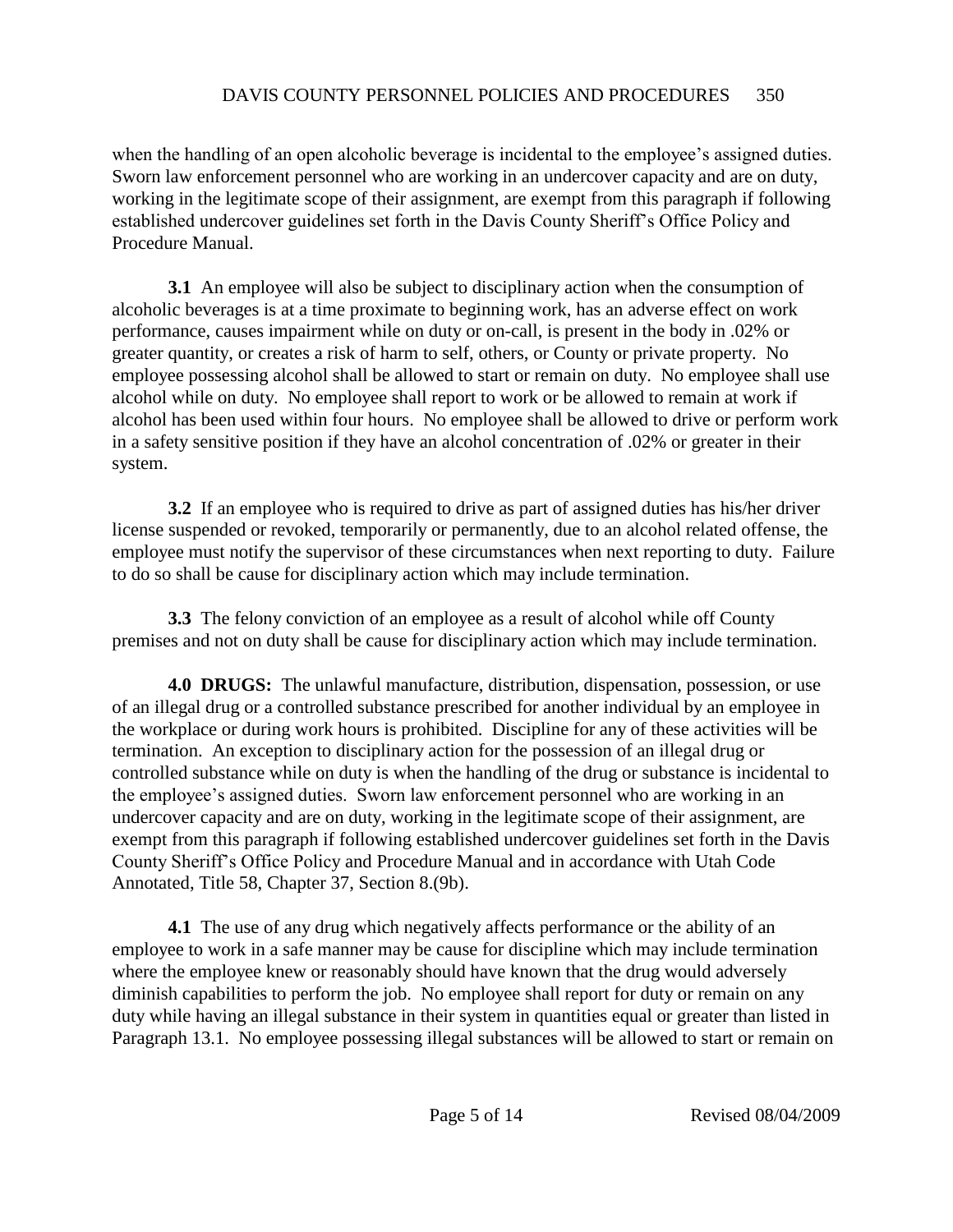duty. No employee shall use drugs while on duty. No employee shall report to work or be allowed to remain at work if illegal drugs have been used.

**4.2** Whenever an employee is prescribed a drug by a licensed health care provider or uses over-the-counter medication which may negatively affect performance or ability to perform in a safe manner, the employee shall notify his/her supervisor. An employee who fails to notify his/her supervisor may be subject to disciplinary action.

**4.3** The possession or use of illegal drugs while off County premises and while not on duty may be a cause of disciplinary action which may include termination where such conduct can be shown to have an adverse effect on the County's interests including public image.

**4.4** If an employee who is required to drive as part of assigned duties has his/her driver license suspended or revoked, temporarily or permanently, due to a drug related offense, the employee must notify his/her supervisor of these circumstances when next reporting to duty. Failure to do so shall be cause for disciplinary action which may include termination.

**4.5** The felony conviction of an employee for possession, use, or being under the influence of drugs while off County premises and not on duty shall be cause for disciplinary action which may include termination. Any conviction of an employee for the sale or possession with intent to sell illegal drugs or prescription drugs is cause for immediate termination.

**4.6** Employees must notify their immediate supervisor of any illegal or controlled substance criminal conviction for a violation occurring in the workplace no later than five (5) days after such conviction. Failure to notify the immediate supervisor shall be cause for disciplinary action which may include termination.

**5.0 RESPONSIBILITIES:** The Personnel Director shall implement and administer the policy on alcohol and drug testing. Training shall be provided to Administrative Officers and supervisors which addresses job performance, safety, identifying substance, alcohol and drug abuse problems, and County alcohol and drug policies. The Personnel Director shall coordinate disciplinary actions and rehabilitation efforts.

**5.1** Administrative Officers should take actions when circumstances indicate a reasonable suspicion that an employee is impaired; inform supervisors of their responsibilities in operating under this policy; focus concerns on job performance, safety, identifying alcohol and drug problems; prohibit an impaired employee from working or driving; provide a means of transportation for an impaired employee to their home or a medical facility; and inform all employees of the provisions of this policy and their responsibilities.

**5.2** Employees shall not use alcohol, drugs, or other substances which affect safety or job performance. Employees shall refrain from the possession of illegal drugs or alcohol in vehicles,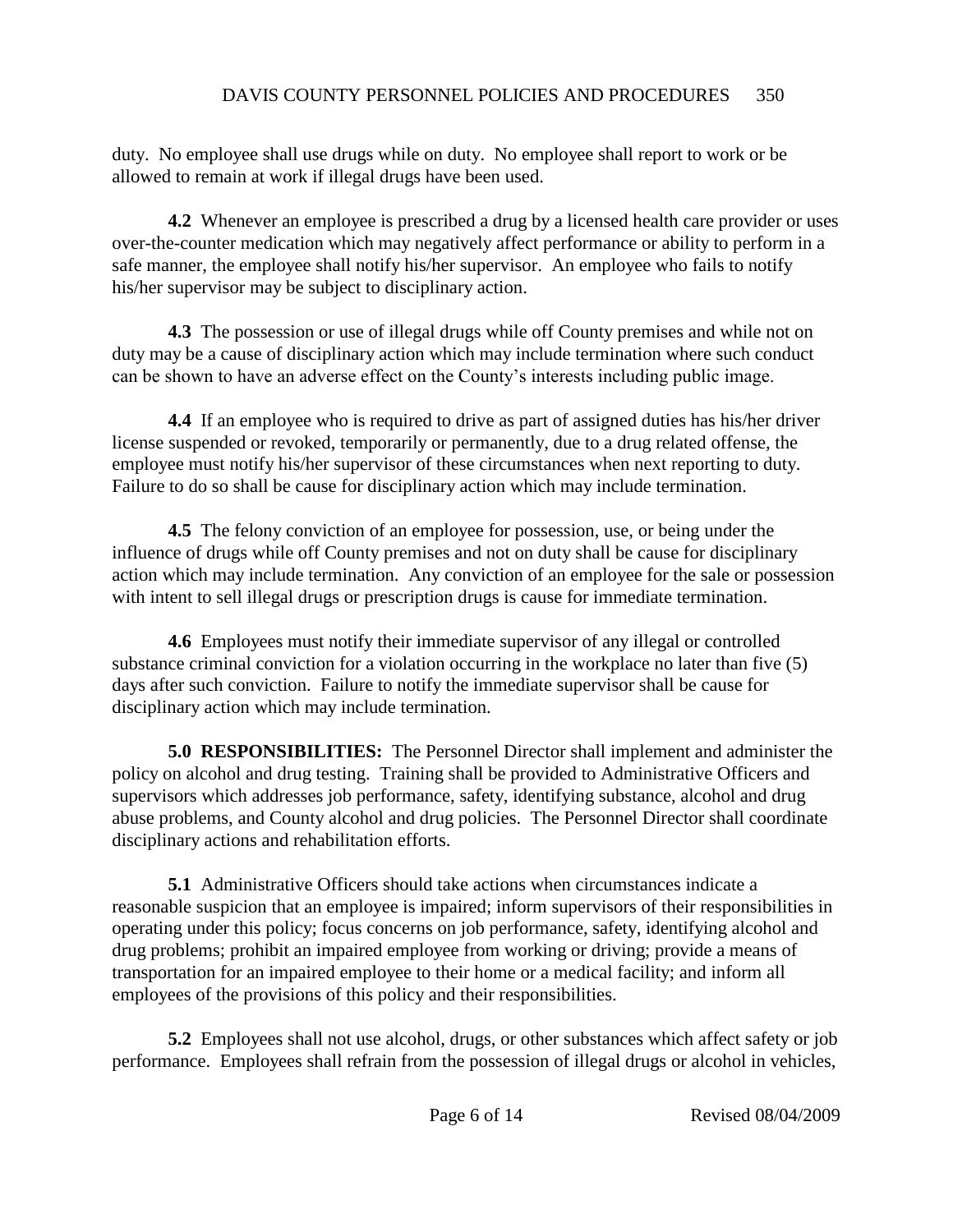equipment, buildings, or at County sponsored events such as training. Employees shall not use or consume alcohol, illegal or unauthorized drugs while in an on-call status or on break. Employees shall notify their supervisor if their driver license is suspended or revoked due to a drug or alcohol offense before they next report for duty. Employees shall pursue and complete rehabilitation if the employee has an alcohol or drug abuse problem; report to their immediate supervisor any use of prescription medication which may affect the employee's judgment, performance or behavior before beginning the work shift; not refuse to take or tamper with any test; not adulterate any sample which is requested in accordance with this policy; and comply with Personnel Policy #340, Drug Free Workplace.

**6.0 TESTING.** Testing will occur during or immediately before or after work time of employees and volunteers. Testing time will be deemed work time and employees shall be compensated. All test arrangements will be made by the Personnel Director. All test results will be reported to the Personnel Director who will notify the person tested and Administrative Officers of test results. Urine testing shall be the usual test for drugs and controlled substances. If a urine test is not possible, equivalent Significant Measurable Quantities of the substitute test will be used.

**6.1 PRE-EMPLOYMENT TESTING.** Davis County requires a test of all final preemployment applicants to detect the presence of drugs and controlled substances in the body. The Personnel Director may waive this testing requirement for temporary positions lasting fewer than sixty (60) work days per year. Testing shall be done after an offer of employment is communicated. Offers are conditional upon the applicant reporting as directed for testing and successfully passing the test. Two hours will be the usual time allowed for an applicant to report for a pre-employment test. Any applicant who tests positive, tampers with a test, or adulterates a sample will be denied employment with Davis County. Disability laws will be considered for qualified applicants. Administrative Officers shall inform applicants that offers of employment are subject to test results. Administrative Officers shall notify the Personnel Director of the final or top applicant for the position. If a drug screen is positive for a legal and prescribed controlled substance, the applicant or prospective volunteer must provide within 24 hours of request, bona fide verification of a valid current prescription in the individual's name. If the prescription is not in the individual's name or the applicant/prospective volunteer doesn't provide acceptable verification, or if the drug is one that is likely to impair the ability to perform job duties, the applicant will not be hired or the volunteer will not be accepted.

**6.2 TESTING IN-HOUSE APPLICANTS.** Employees applying for a position in another County department shall submit to a test if they are selected for the position. Employees transferred due to reduction-in-force or for other administrative reasons not related to poor performance shall not be tested.

**6.3 REASONABLE SUSPICION TESTING.** Employees may be required to undergo testing if there is a reasonable suspicion that the employee is under the influence of alcohol or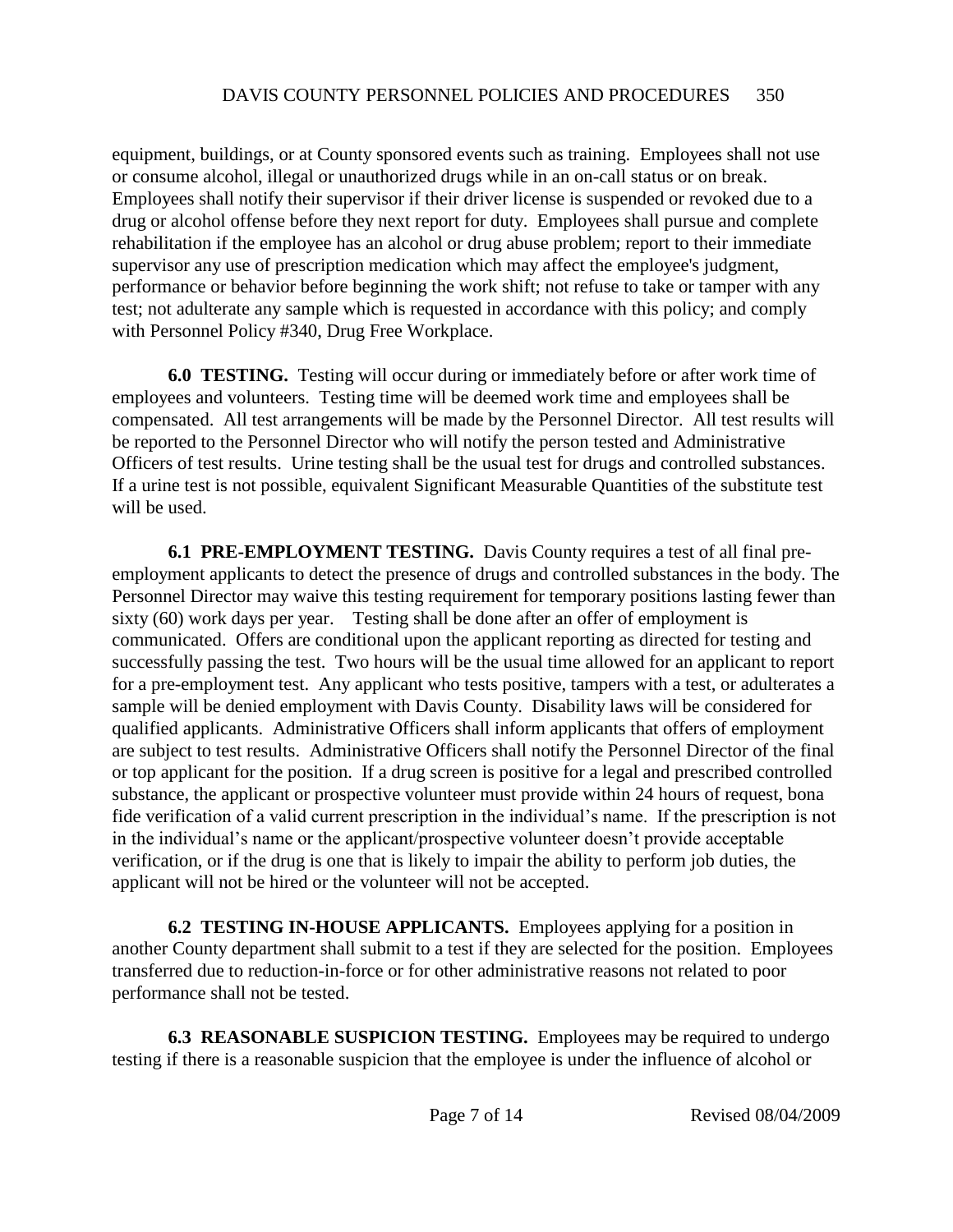drugs while on County premises or while engaged in County business. A supervisor may upon "reasonable suspicion" and after notifying and consulting with the Administrative Officer, ask any employee on-duty or acting in their employment capacity to submit to a test for the presence of alcohol or drugs.

A. The employee's Administrative Officer shall immediately advise the Personnel Director or a Deputy County Attorney in the Civil Division of the determination of "reasonable suspicion".

B. The employee will be taken by the supervisor or another management employee to a location listed in appendix A for testing.

C. The employee will be immediately removed from duty and assisted in getting home after the test.

D. The employee will be placed on sick leave, vacation leave, or compensatory time until the test results are available and a preliminary administrative review has been conducted. If the test results are negative, sick, vacation, and compensatory time will be restored.

E. A "Reasonable Suspicion" test which includes testing for alcohol and drugs will be conducted.

**6.4 POST-ACCIDENT TESTING.** A work-related accident may be considered as the basis for drug testing. Testing is required for all employees involved in accidents with property damage reasonably appearing to be in excess of \$1,000; physical injury resulting in restricted or lost work time; or when a vehicle (county or private) is towed; or when an employee receives a citation. Davis County may require testing after any accident when there is reasonable suspicion.

A. The employee's Administrative Officer shall immediately advise the Personnel Director of the work-related accident.

B. The employee will be taken by the supervisor or another management employee to a location listed in appendix A for testing. Testing must occur within two hours.

C. The employee will be immediately removed from duty and assisted in getting home after the test.

D. The employee may be placed on sick or vacation leave until the test results are available and a preliminary administrative review has been conducted. If the test results are negative, sick and vacation will be restored.

E. A "post-accident" test which includes testing for alcohol and drugs will be conducted.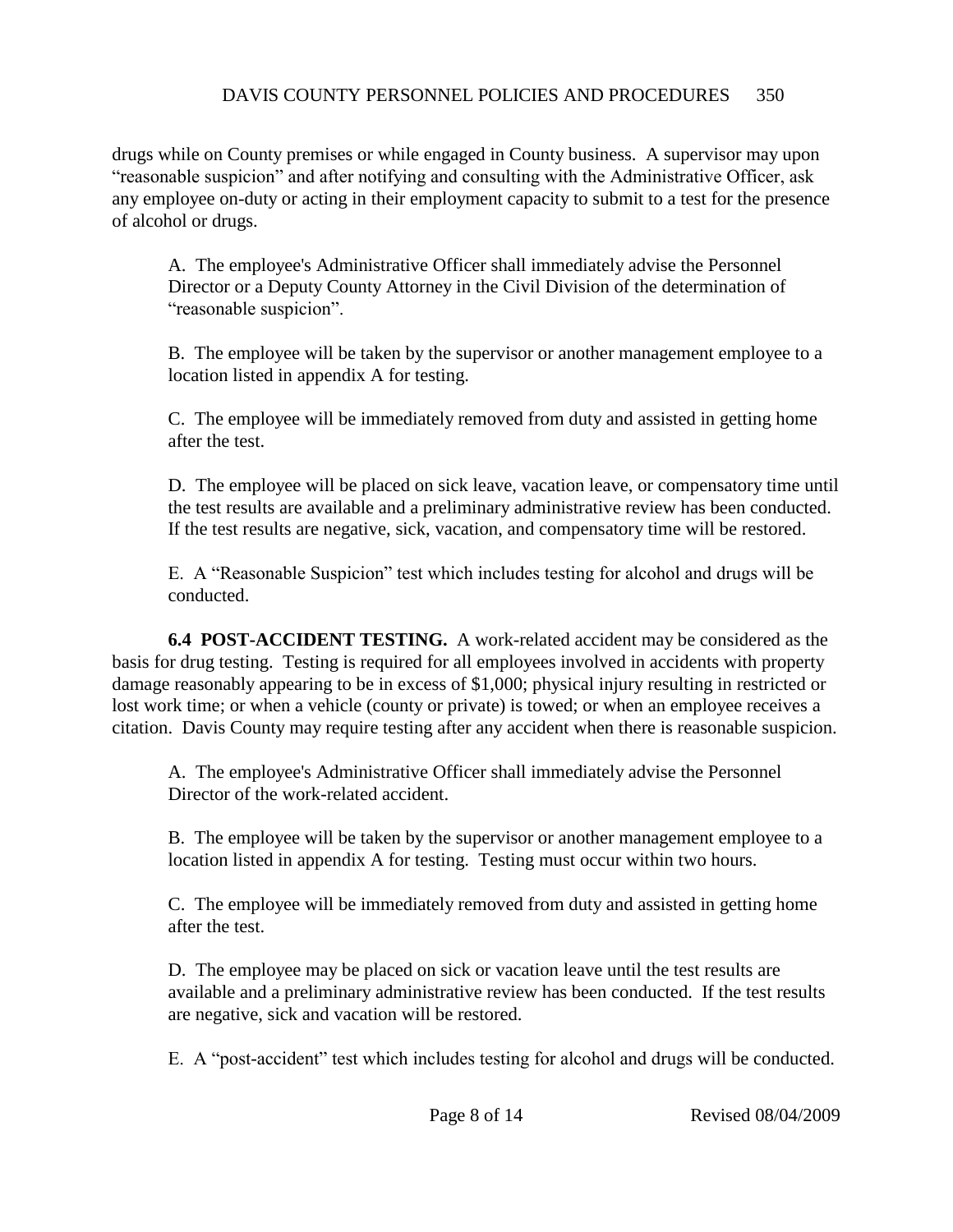F. Employees shall not use alcohol for eight hours after being involved in an accident.

**6.5 RANDOM TESTING.** Employees working in jobs deemed to be "safety sensitive" shall be tested on a random basis. Random selections shall be determined and conducted by a drug testing computer program or vendor selected by the County.

A. The County will determine the number of random tests to be conducted. The Personnel Director shall notify Administrative Officers and make necessary arrangements.

B. Employees selected at random for testing shall be given notice that they will be tested and that testing will occur within two hours. The Administrative Officer shall cause the employee to report to the testing location.

C. A minimum of 50% of the average number of CDL employees will be randomly tested for Controlled Substances use throughout the year.

D. A minimum of 10% of the average number of CDL employees will be randomly tested for alcohol use throughout the year.

**7.0 APPLICANT AND VOLUNTEER REFUSAL TO TEST.** An applicant's refusal to release test results or submit to a test shall be considered to be the same as a positive test result and disqualify the applicant from further consideration for a period of two years.

**8.0 EMPLOYEE REFUSAL TO TEST.** An employee's refusal to release test results or submit to a test shall be considered to be the same as a positive test result and the employee will be terminated and not be eligible for rehire.

**9.0 CONFIRMATION OF TEST RESULTS.** An applicant or employee whose drug test yields a positive preliminary result shall be given a second test using a gas chromatography/mass spectrometry (GC/MS) test. The second test shall use a portion of the same test sample obtained from the employee or applicant for use in the first test.

**9.1** If the second test confirms the positive test result, the applicant or employee shall be notified of the results in writing by the Personnel Director. The letter of notification shall identify the particular substance found based upon established cut-off limits.

**9.2** An applicant or employee with a confirmed positive test may, at his/her own expense, have a retest conducted on the same sample at a laboratory selected by the County. The cost of this second confirmation test must be paid in advance by the applicant or employee. If the test is negative, the County shall reimburse the applicant or employee for the cost of the test.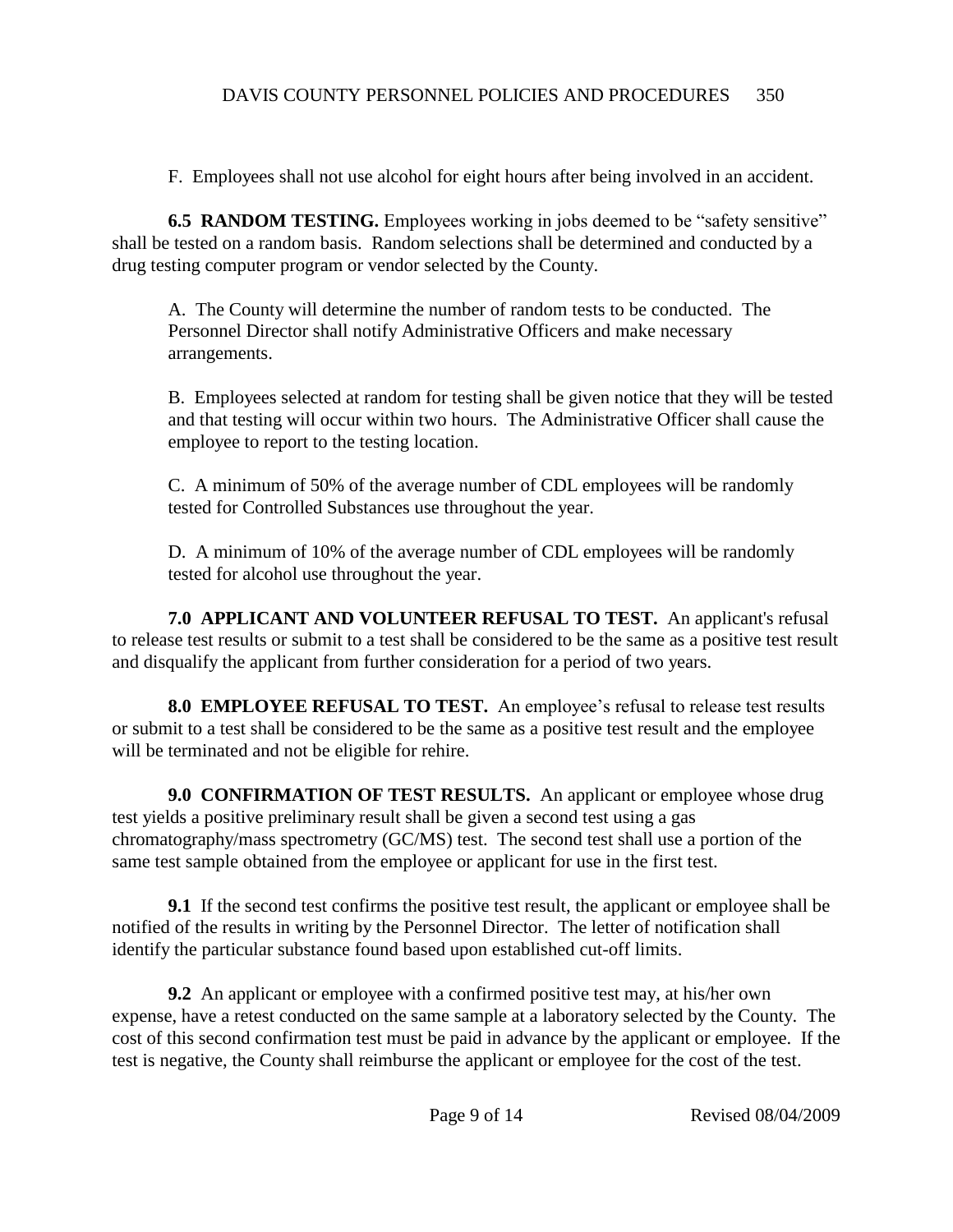Requests for a second confirmation test must be made within 24 hours of notification of the positive test results. Results of these tests will be released to the Personnel Director by the laboratory.

**10.0 CONSEQUENCES OF A CONFIRMED POSITIVE TEST RESULT.** Outside applicants shall be denied employment with Davis County for confirmed positive test results. Outside applicants shall not be eligible for employment for two years after receiving a positive test result. In-house applicants shall be denied employment in the position for which application was made.

**10.1** If an employee's positive test result has been confirmed, the employee is subject to disciplinary action which may include termination in accordance with the Davis County Merit System Ordinance. The employee may also be required to complete an Employee Assistance Program treatment plan which may include counseling and prescribed treatment. The employee shall also be subject to further testing for a period of one year. The Administrative Officer shall determine when these tests shall be given. Factors which may be considered in determining the appropriate disciplinary response include the employee's work history, length of employment, current job performance, and the existence of past disciplinary actions. Failure to satisfactorily meet these requirements will result in termination. Law Enforcement Deputies and Corrections Officers will be dismissed immediately if a test result is positive for illegal drugs.

**10.2** No disciplinary action should be taken against employees who voluntarily identify themselves as drug or alcohol users or abusers, prior to the time it is apparent their use has been detected and who obtain counseling and rehabilitation through the County's Employee Assistance Plan. However, this provision shall not restrict the County from taking disciplinary action arising from other violations of County conduct rules and standards, or making job reassignments to reduce the risks of accident or injury that may result from the use of alcohol or drugs.

**11.0 EMPLOYEE ASSISTANCE PROGRAM.** Davis County believes that it is in the best interest of the County and the public to assist employees who are less than fully productive on the job as a result of personal, financial, substance abuse, or related problems. Davis County has an established Employee Assistance Program that an employee with substance abuse problems may be referred to. If any employee refuses to participate, disciplinary actions including termination may be initiated. Disciplinary action based on a violation of this policy is not automatically suspended by an employee's participation in the assistance plan and may be imposed when warranted.

**12.0 CONFIDENTIALITY.** All information from an applicant's or employee's test is confidential and classified as protected under the County's Records Access Management Act. Disclosure of test results will be made to appropriate County officials. Disclosure of test results to any other person, agency, or organization is prohibited unless written authorization is obtained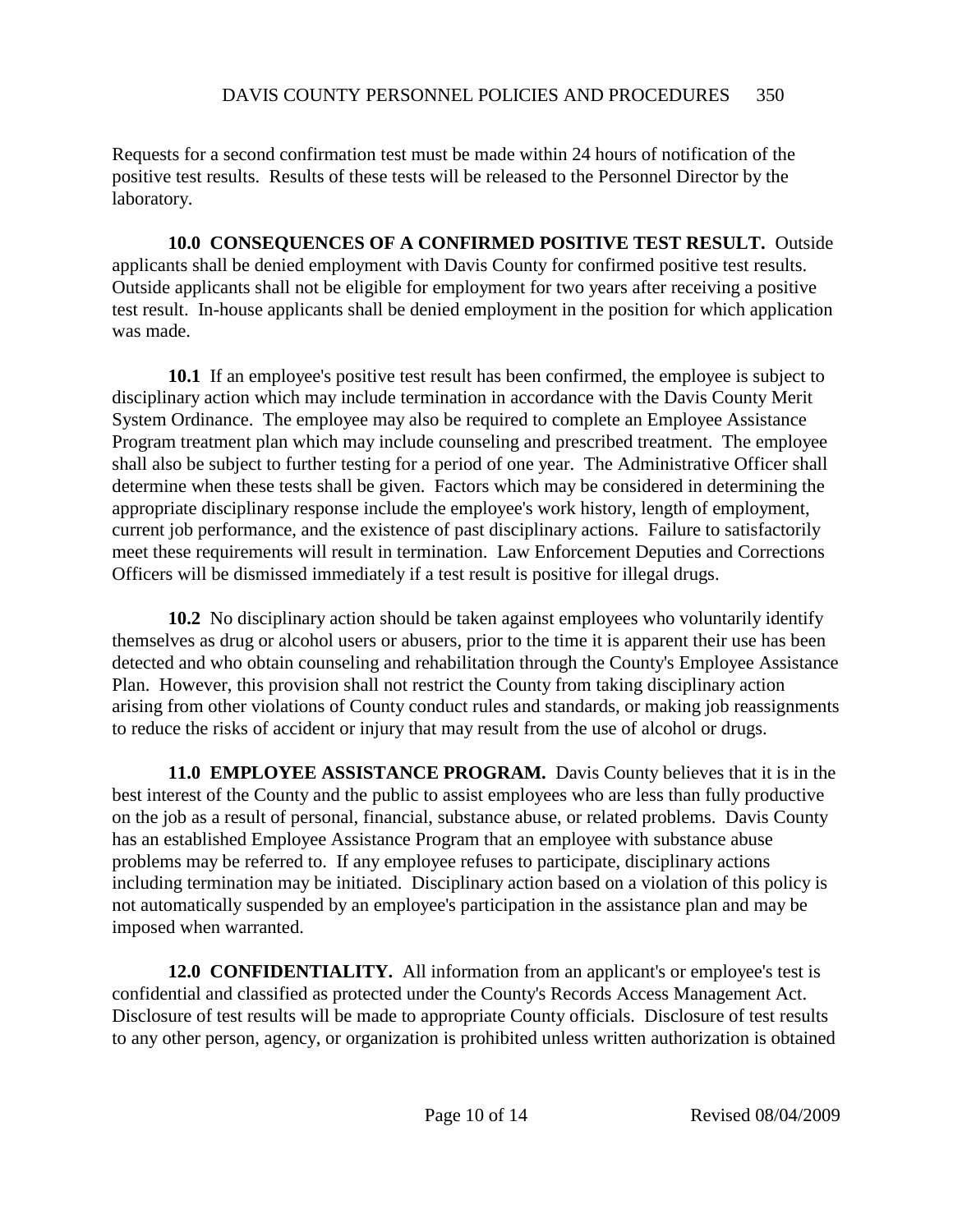from the applicant or employee or upon court order. Test results will be filed in the Personnel Office apart from the individual's personnel file.

**13.0 LABORATORY TESTING REQUIREMENTS.** All alcohol and drug testing of applicants and employees shall be conducted at medical facilities or laboratories selected by Davis County and certified by The Substance Abuse and Mental Health Services Administration or the American College of Pathology. Split sample testing shall be conducted.

**13.1** Significant Measurable Quantity (SMQ) means the impermissible quantity of a drug, including alcohol, that indicates a positive drug and/or alcohol test in violation of Davis County's written policy. The SMQ for drugs is established by the Federal Department of Health and Human Services and is subject to change. The SMQ for alcohol is based on the Federal Highway Administration (FHWA) and is subject to change.

| Drug                | Screening (ng/ml) | Confirmation $(ng/ml)$ |
|---------------------|-------------------|------------------------|
| Marijuana           | 50                | 15                     |
| Cocaine             | 300               | 150                    |
| Meth/Amphetamine    | 1,000             | $*500$                 |
| Opiates             | 2000              | 2000                   |
| Phencyclidine (PCP) | 25                | 25                     |
| <b>Barbiturates</b> | 300               | 300                    |
| Benzodiazepines     | 300               | 300                    |
| Propoxyphene        | 300               | 300                    |
| Methadone           | 300               | 300                    |
| Alcohol             | 0.02%             | 0.02%                  |

\*Amphetamine must be present in a concentration greater than 200 ng/ml to report a specimen positive for methamphetamine. If the amphetamine concentration is less than 200 ng/ml, an l-methamphetamine analysis must be performed. When the lmethamphetamine percentage is greater than 80%, the specimen is reported as negative.

**14.0 EXPENSES.** Davis County will pay the expenses of the initial test and one confirmation test. The expenses for any treatment or rehabilitation shall be the responsibility of the employee.

**15.0 RIGHTS OF COUNTY.** The terms of this policy do not, explicitly or impliedly, constitute any form of employment contract between an individual and Davis County. Any inconsistency between the provisions of this policy and other Davis County policies shall be resolved by applying the provisions contained herein. All forms and appendices referred to in this policy are a part of this policy and are incorporated by reference.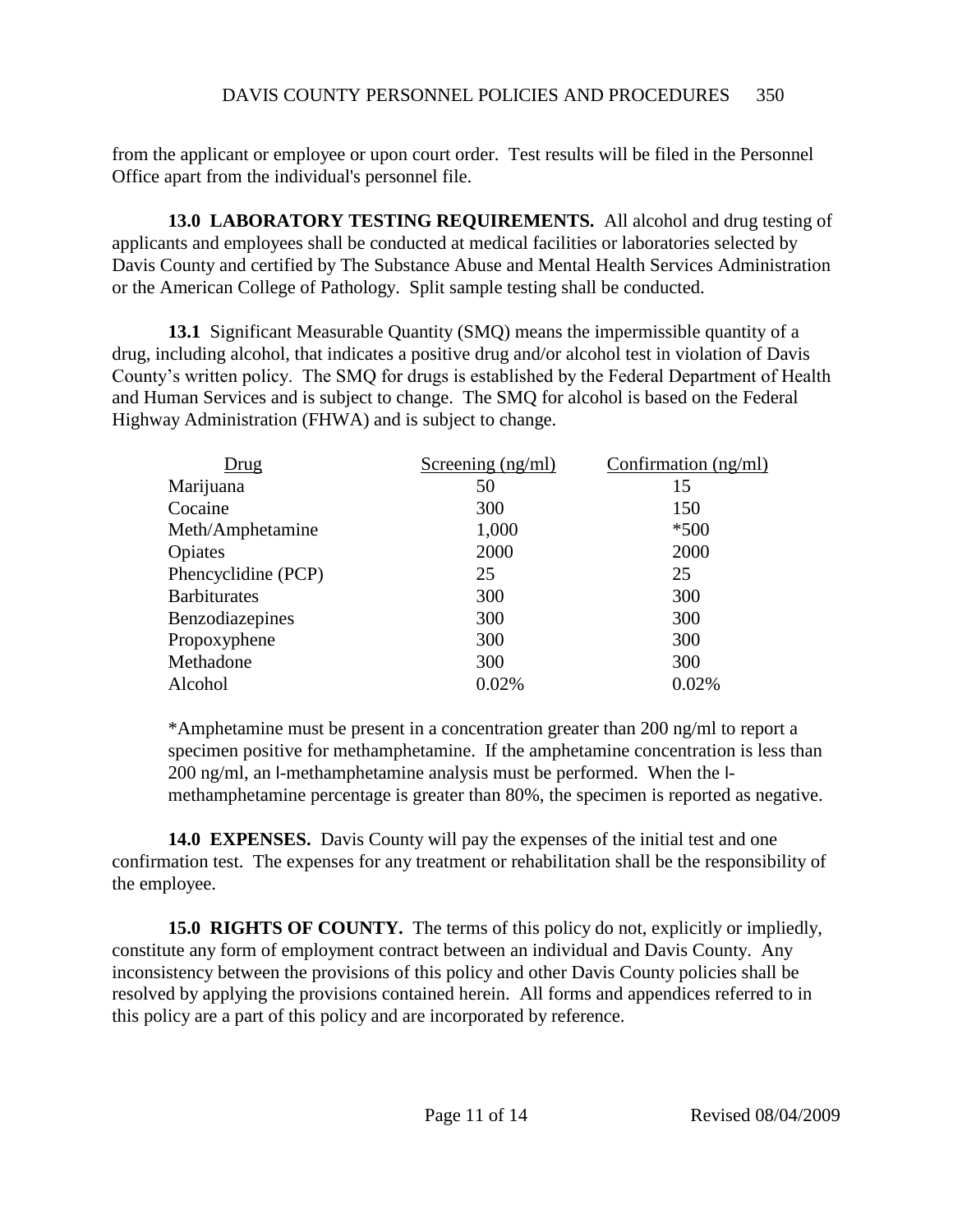**16.0 EMPLOYEE NOT DISABLED.** An employee, volunteer, prospective employee, or prospective volunteer whose drug test results are verified or confirmed as positive shall not, by virtue of those results alone, be considered as disabled for purposes of Title 34A, Chapter 5, of the Utah Anti-Discrimination Act, or the Americans with Disabilities Act.

**17.0 NO PHYSICIAN-PATIENT RELATIONSHIP CREATED.** A physician-patient relationship is not created between an individual tested and the County or any person performing the test.

## Appendix A

Approved Medical Facilities for Tests First Med 801-295-6483 1512 South Renaissance Towne Drive (295 West), #100 Bountiful, UT 84010 9:00 a.m. to 9:00 p.m. Monday thru Saturday 9:00 a.m. to 5:00 p.m. Sunday

IHC Lab Tech call out: 1-801-387-8378 9:00 p.m. to 9:00 a.m. Monday through Saturday 9:00 p.m. Saturday to 9:00 a.m. Sunday 5:00 p.m. Sunday to 9:00 a.m. Monday

Approved Laboratory for Tests LabOne Drug Testing Laboratory Clinical Reference Laboratory

Test locations updated 9/25/12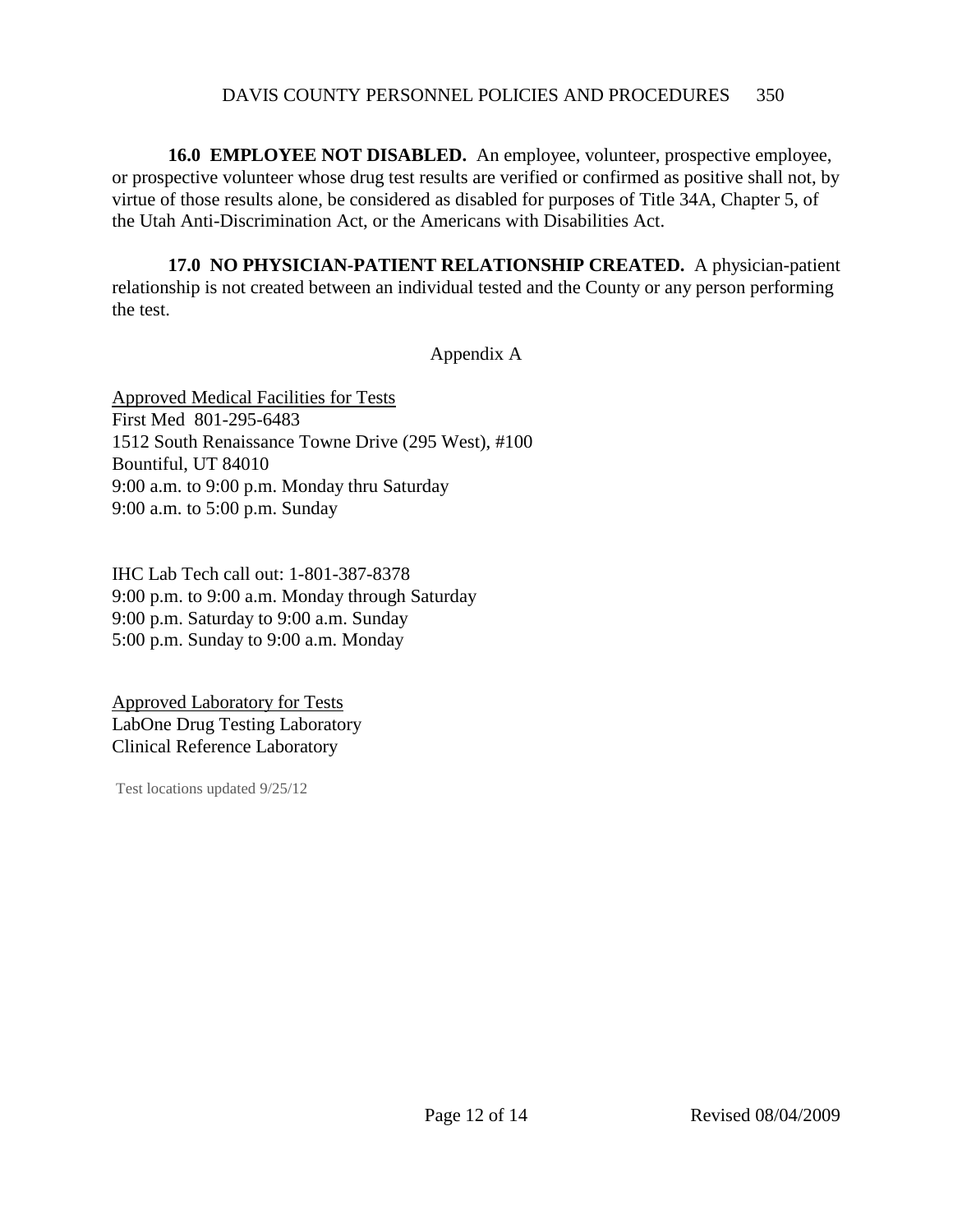## DAVIS COUNTY PRE-EMPLOYMENT/PRE-VOLUNTEER ALCOHOL AND DRUG TESTING NOTICE AND CONSENT FORM

| <b>Printed Name</b>  |      |       |        |
|----------------------|------|-------|--------|
|                      | Last | First | Middle |
| Position applied for |      |       |        |

As part of the employment/volunteer process, I hereby voluntarily agree to be tested for the presence in my body of controlled substances. I've been given the opportunity to review Davis County's Drug Free Workplace Testing policy. I understand that I must successfully pass a drug test as a condition precedent to my employment/volunteering. Further, I understand that while I am employed/volunteering by Davis County I may be subject to drug testing under certain circumstances specified in the policy.

I hereby acknowledge and agree that my employment/volunteering is conditional upon successfully passing the drug test. I agree to report for a drug test at **First Med** at 1512 South Renaissance Towne Drive (295 West) #100, Bountiful UT, or **Work Care** at 2084 North 1700 West, Suite D, Layton UT, within 24 hours of notification to report for drug testing. I understand and agree that if I do not successfully complete the drug test within 24 hours of receiving the authorization that I may lose the position that has been conditionally offered to me. I further agree to authorize the release of the results of these tests to Davis County. This release will expire six (6) months from the date signed below.

\_\_\_\_\_\_\_\_\_\_\_\_\_\_\_\_\_\_\_\_\_\_\_\_\_\_\_\_\_\_ \_\_\_\_\_\_\_\_\_\_\_\_\_\_\_\_\_\_

Signature Date